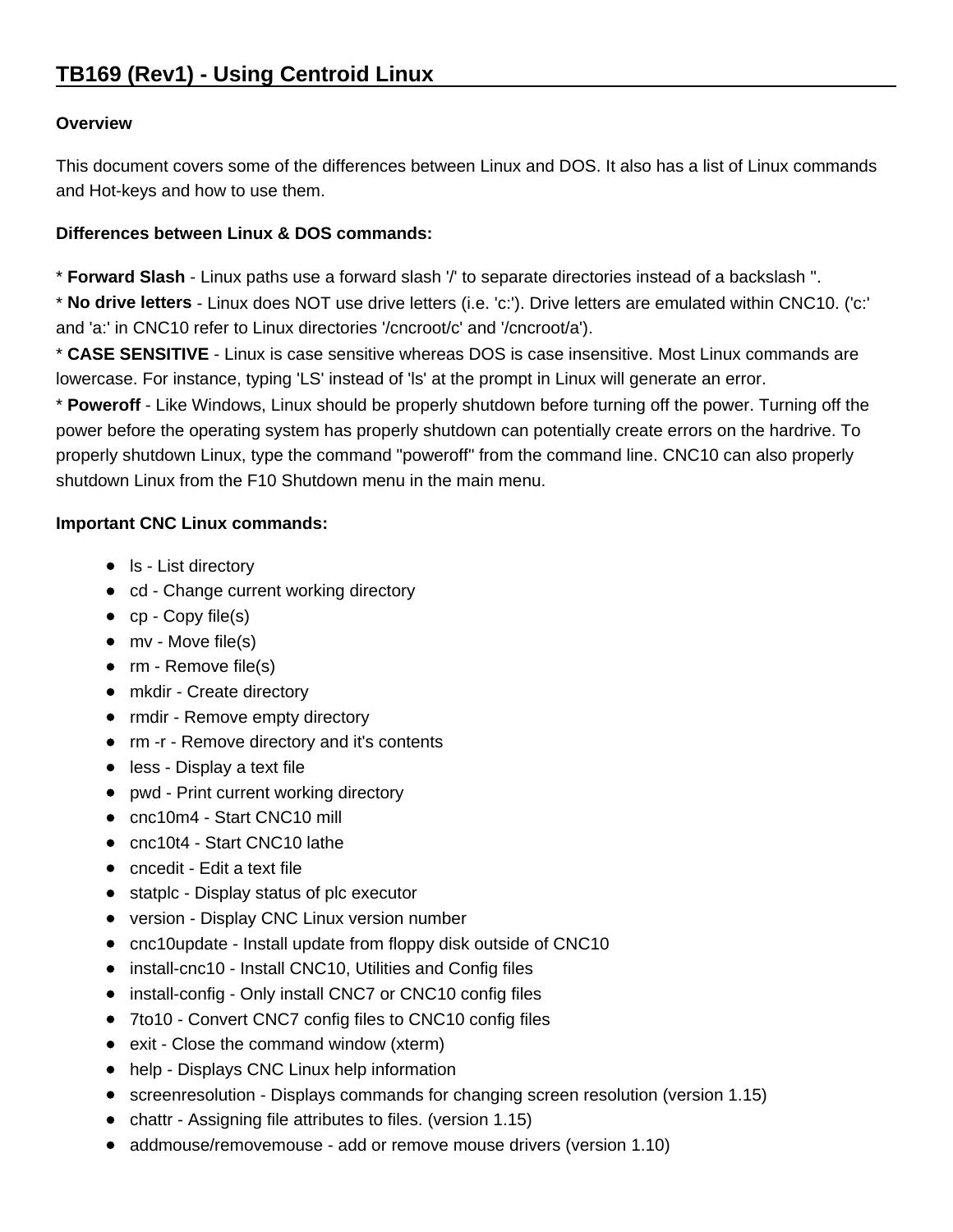- netgo Re-initializing control network configuration. (version 1.20)
- install-floppy/uninstall-floppy --Allows use to activate a floppy drive in v1.51 or deactivate (version 1.51)

# **CNC Linux hot keys**

- \* Alt-F6 Launch a command window (xterm)
- \* Alt-Tab Switch between applications
- \* Tab Autocompletes file names at the command line
- \* Up/Down Arrow keys Browes command history

## **List directory contents - ls**

# **ls [OPTIONS] [PATH]**

\* Type 'ls -l' to display file attributes, file modification time and file size.

\* Lists contents of current directory if a path is not given.

Examples:

> ls

List all files in current directory

 $>$  ls -l

Display file attributes for all files in current directory

> ls /cncroot/a

List all files on floppy disk

> ls /cncroot/a/ncfiles/\*.cnc

List all \*.cnc files in ncfiles directory on floppy disk

# **Change current working directory -- cd**

# **cd [PATH]**

\* If PATH is not specified, changes to cnc10 directory

Examples:

> cd

Change to cnc10 or cnc10t directory

> cd ..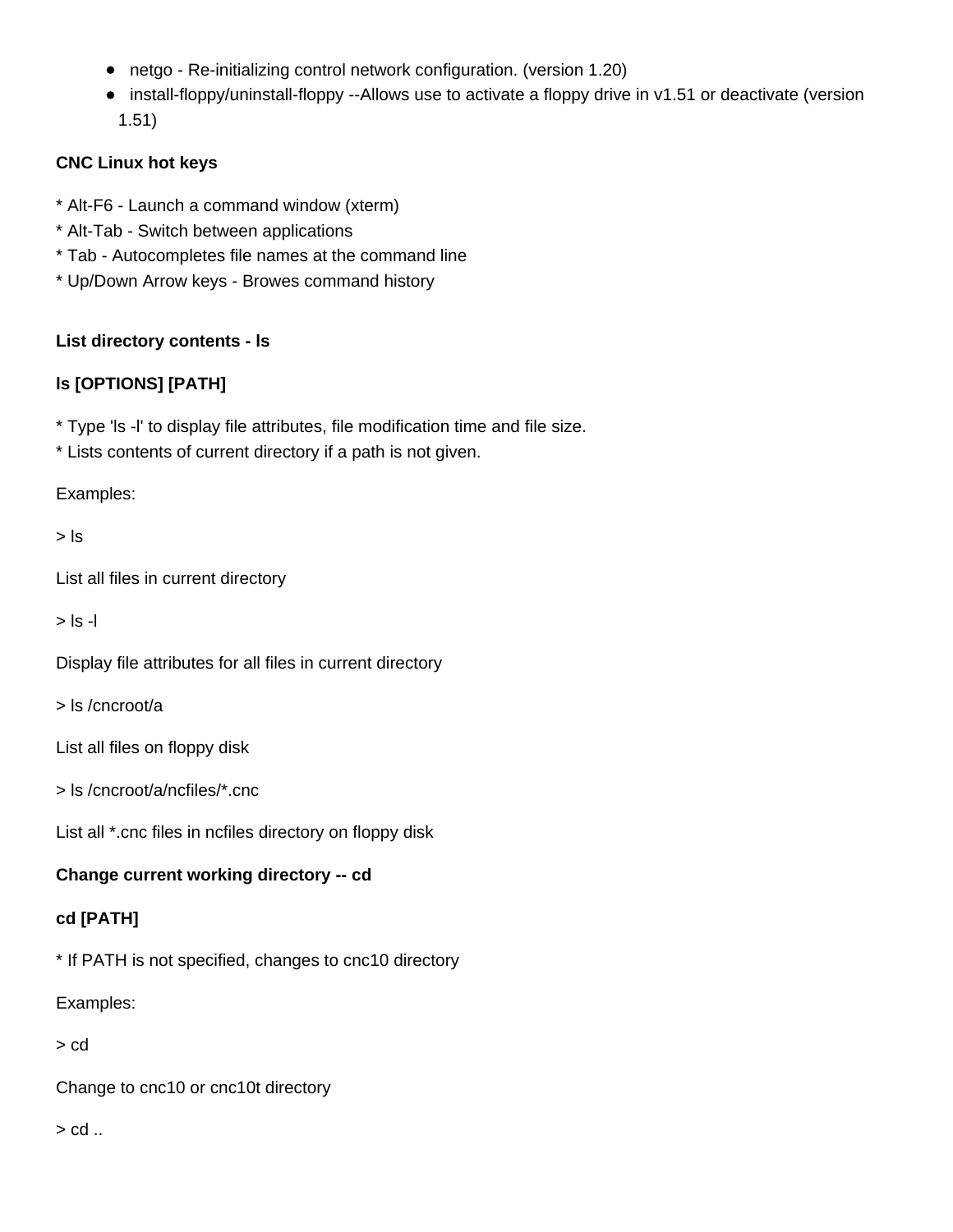Move to the parent directory

 $>$  cd  $/$ 

Move to the root directory

> cd /cncroot/a

Move to the floppy disk

**Copy File(s) -- cp**

# **cp [OPTIONS] FILE(S) DESTINATION**

- \* DESTINATION must be specified.
- \* Option '-f' overwrites destination files without prompting.
- \* If destination is current directory use '.' as destination.

Examples:

> cp file1.txt file2.txt

Copy file1.txt to file2.txt

> cp file1.txt

ERROR: Must specify a destination

> cp tmp/cnc10.cfg .

Copy cnc10.cfg from tmp subdirectory to current directory

> cp cnc10.cfg cnc10.prm cnc10.plc

ERROR: When copying multiple files, last argument must be a directory

 $>$  cp cnc10. $^*$  ../

Copy all cnc10.\* files in current directory to parent directory

> cp /cncroot/a/ncfiles/\*.cnc .

Copy all \*.cnc files from ncfiles dir on floppy disk to current dir

Copy subdirectories and files from ncfiles to USB device

> cp -a /cncroot/c/cnc10/ncfiles/\* /cncroot/a

# **Move File(s) -- mv**

**mv [OPTIONS] FILE(S) DESTINATION**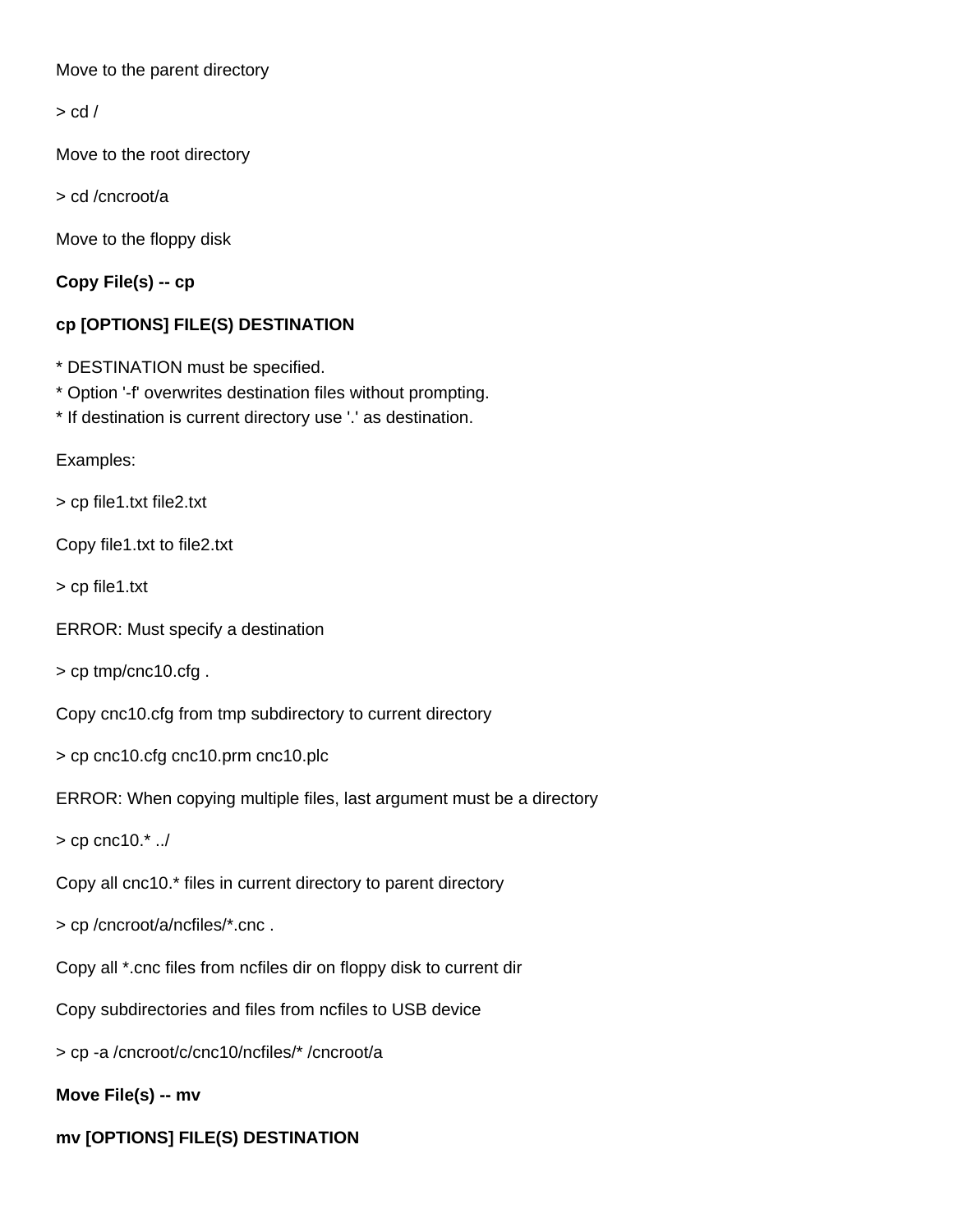- \* DESTINATION must be specified.
- \* Option '-f' overwrites destination files without prompting.
- \* If destination is current directory use '.' as destination.

Examples:

> mv CNC7.PRM cnc10.prm

Rename CNC7.PRM to cnc10.prm

> mv cnc10.prm

ERROR: Must specify a destination

> mv cnc10.\* ../

Move all cnc10.\* files to parent directory

> mv cnc10.\* mydir

Move all cnc10.\* files to the subdirectory mydir

> mv \*.cnc /cncroot/a/ncfiles

Move all \*.cnc files to ncfiles directory on floppy disk

> mv /cncroot/a/cnc10.\* .

Move all cnc10.\* files from floppy disk to current directory

## **Remove File(s) -- rm**

## **rm [OPTIONS] FILE(S)**

- \* Option '-f' deletes files without prompting.
- \* Option '-R' deletes all files and subdirectories in the specified directory.

Examples:

> rm file1.txt

Delete file1.txt

> rm -Rf tmp

Recursively delete all files & subdirectories in directory tmp and delete tmp directory

 $>$  rm cnc $7.*$ 

Delete all cnc7.\* files in current directory

> rm /cncroot/a/cnc10.\*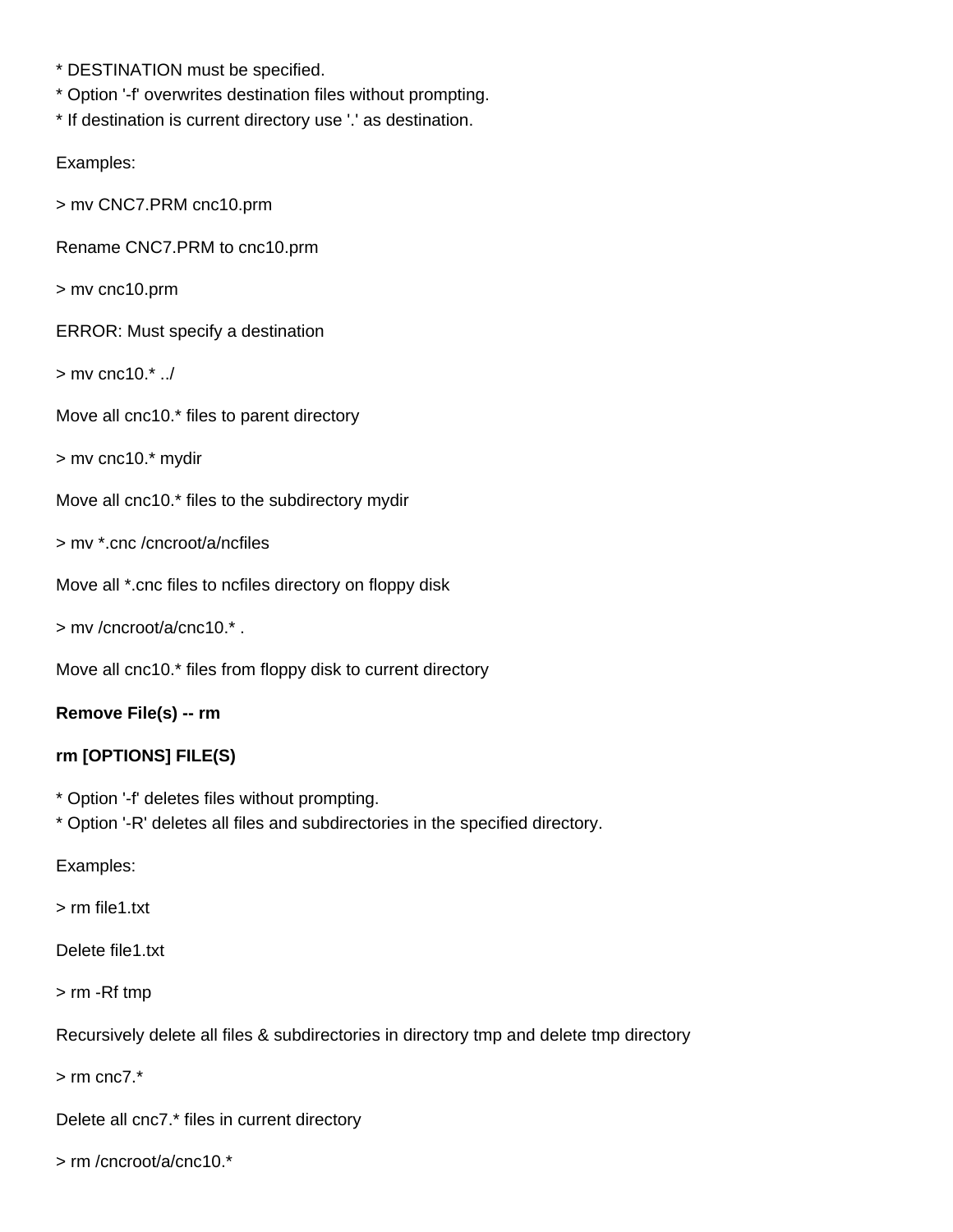Remove all cnc10.\* files on floppy disk

**Create directory -- mkdir**

## **mkdir DIRECTORY**

Examples:

- > mkdir tmp
- Create the subdirectory tmp
- > mkdir /cncroot/a/ncfiles

Create ncfiles directory on floppy disk

## **Remove directory -- rmdir**

## **rmdir DIRECTORY**

\* DIRECTORY cannot contain any files.

Examples:

> rmdir tmp

Delete the subdirectory tmp if it is empty

> rmdir /cncroot/a/ncfiles

Delete the empty directory ncfiles from floppy disk

## **Remove directory -- rm -r**

## **rm -r DIRECTORY**

\* DIRECTORY can contain files or subdirectories.

## Examples:

## > rm -r tmp

Delete the subdirectory tmp and all it's contents

> rm -r /cncroot/a/ncfiles

Delete the directory ncfiles from floppy disk

## **Displaying text files -- less**

**less FILE**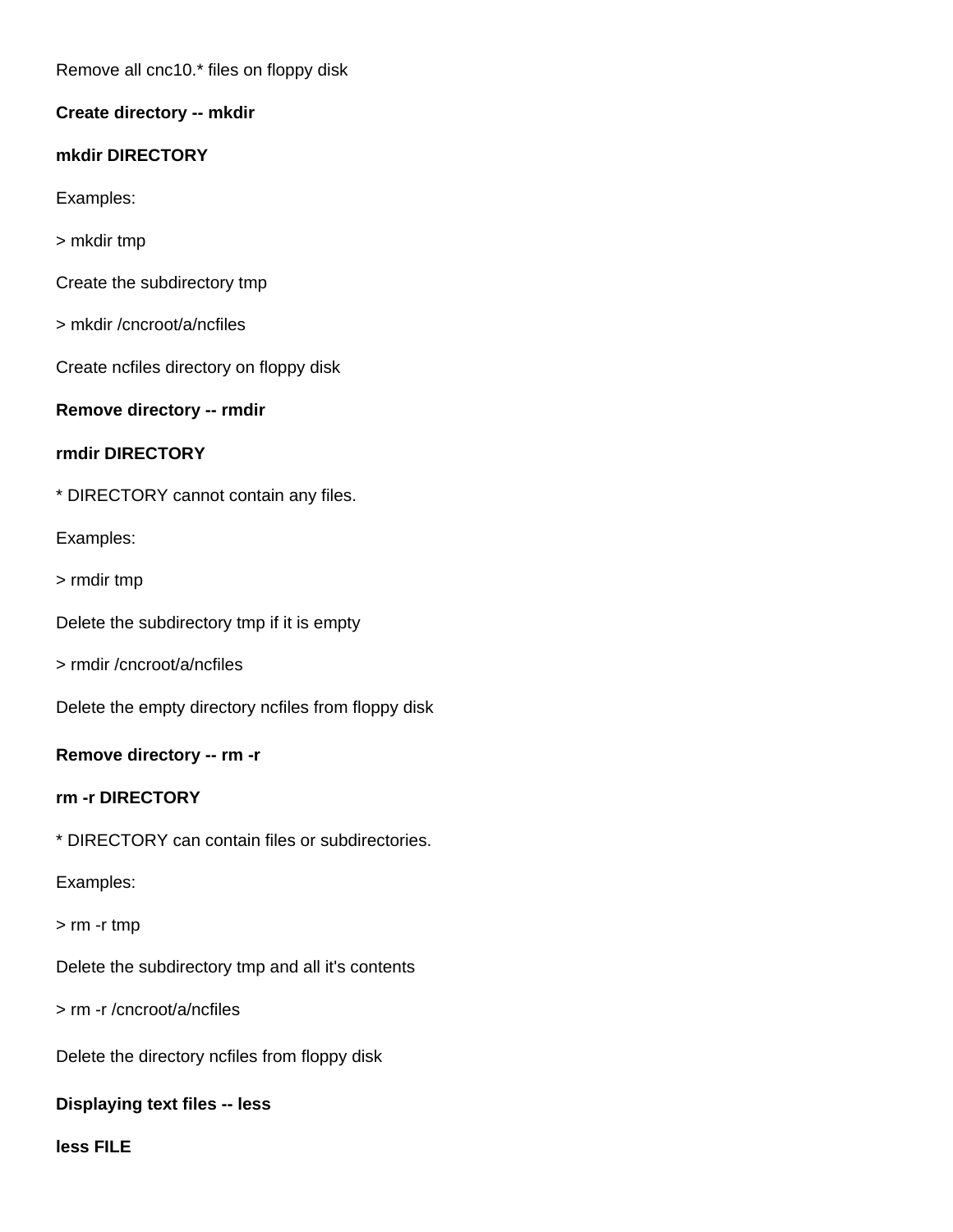\* While viewing a file in less, PageUp, PageDown, Up and Down Arrow keys may be used to navigate up and down in the file.

- \* Pressing 'q' will exit less.
- \* Type 'less --help' for more information on less command.

Examples:

- > less report.txt
- View the file report.txt

> ls | less

Take the output of the ls command and display it using less

#### **Print current working directory -- pwd**

\* Display the current working directory

**Start CNC10 mill -- cnc10m4**

- **Start CNC10 lathe -- cnc10t4**
- **Edit a text file -- cncedit**
- **cncedit [file]**
- **Display plc executor status statplc**

#### **Display CNC Linux version number -- version**

\* Displays contents of /etc/linux-version file

## **Install update from floppy disk outside of CNC10 -- cnc10update**

- \* Must insert update disk in drive before executing command.
- \* Useful for installing updates when CNC10 is not executing.
- \* Use 'install-cnc10' instead if CNC10 is not installed.

## **Install CNC10, Utilities and Config files -- install-cnc10**

\* Prompts for CNC10 update disk, Utility update disk and disk containing CNC7 or CNC10 config files.

## **Install CNC7 or CNC10 config files -- install-config**

# **install-config [--mill] [--lathe]**

- \* '--mill' will install config files in cnc10 directory
- \* '--lathe' will install config files in cnc10t directory
- \* Converts CNC7 config files to CNC10 config files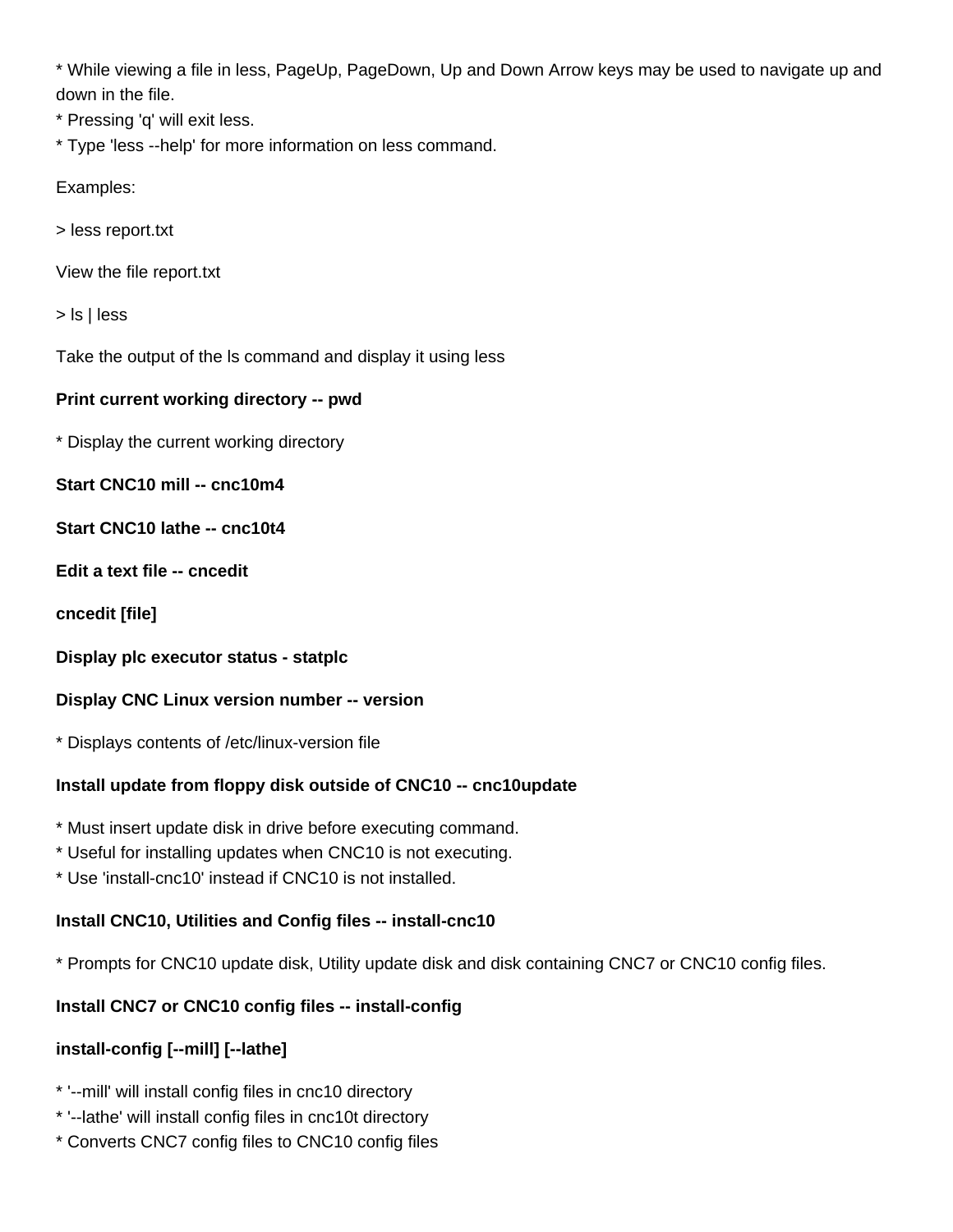\* Use 'cnc10update' instead if installing CNC10 config files from a disk containing a report.zip file.

# **Convert CNC7 config files to CNC10 config files -- 7to10**

\* Converts all files in current directory to lowercase and renames all cnc7\*.\* files to cnc10\*.\*

# **Close command window (xterm) -- exit**

# **Display help for CNC Linux -- help**

# **help [HELP-TOPIC]**

\* If HELP-TOPIC is not specified, display main help page with list of help topics.

\* Help topics include all of the important CNC Linux commands.

## **Change screen resolution - screenresolution**

- setdisplayhigh changes screen resolution to 1024x768 and can be used on any control with a 15" LCD.
- setdisplaylow changes screen resolution to 640x480 and must be used on 10.4/9.4" LCD's and older monitors.
- Note: control must be power cycled after executing one of these commands.

# **Assigning file attributes - chattr**

- help chattr -diplays all available commands for chattr.
- chattr +i -this will apply read only attributes to a file. (i.e. chattr +i test.cnc)
- chattr -i this will remove read-only attributes from the specified file. (i.e. chattr -i test.cnc)

# **Adding or removing mouse drivers - addmouse/removemouse**

Type addmouse, poweroff control, and plug in mouse. Upon power-up the control will allow you to use a mouse for selecting options.

# **Adding or removing Floppy drive- install-floppy/uninstall-floppy**

Type install-floppy, control will mount the floppy drive and you can start using right away. Typing uninstall-floppy unmounts floppy drive so /cncroot/a is available for USB.

# **Re-initializing network configuration - netgo**

\* After the cnc10.net file is configured, typing netgo re-initializes the network settings or you don't have to power cycle after configuring.

# **Launch a command window (xterm) -- Alt-F6**

\* Pressing Alt-F6 in any application (unless the application uses Alt-F6) will start a new command window (i.e. xterm).